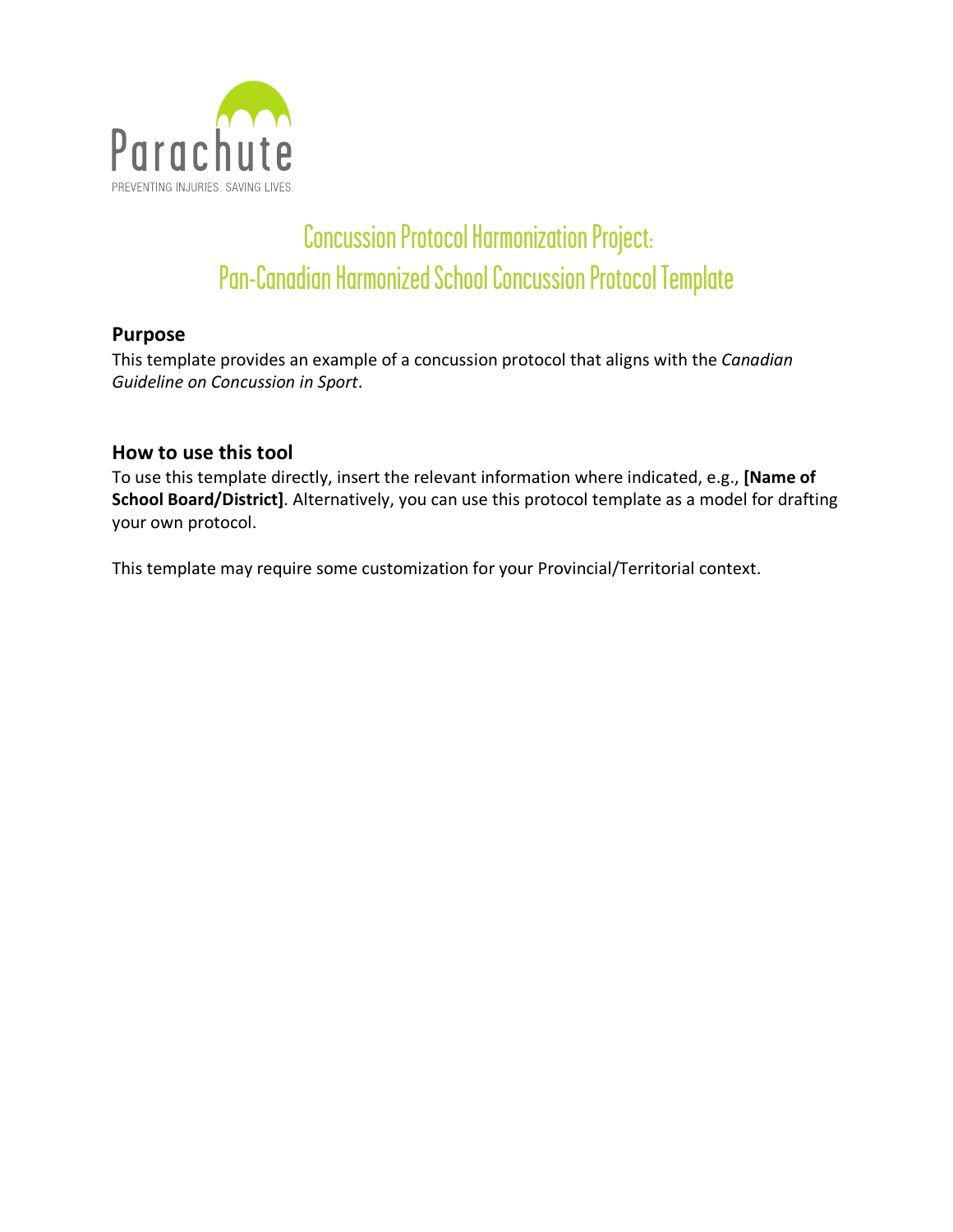## **[NAME OF SCHOOL BOARD/DISTRICT] CONCUSSION PROTOCOL**

*Adapted from: Parachute. (2017). Canadian Guideline on Concussion in Sport. www.parachute.ca/concussion*

**[Name Of School Board/District]** has developed the **[Name Of School Board/District] Concussion Protocol** to help guide the management of students who sustain a suspected concussion as a result of participation in [Name Of School Board/District] activities.

## **Purpose**

This protocol covers the recognition, medical diagnosis, and management of students who may sustain a suspected concussion during a school activity. It aims to ensure that students with a suspected concussion receive timely and appropriate care and proper management to allow them to return back to their school activities and sports safely. This protocol may not address every possible clinical scenario that can occur during school activities, but includes critical elements based on the latest evidence and current expert consensus.

## **Who should use this protocol?**

This guideline is intended for use by all individuals who interact with students inside and outside the context of school and non-school based activities and organized sports activity, including students, parents/guardians, teachers, administrators, coaches, officials, trainers, and licensed healthcare professionals.

## **1. Concussion Awareness Education**

Despite recent increased attention focusing on concussion there is a continued need to improve concussion education and awareness. Optimizing the prevention and management of concussion depends highly on annual education of all stakeholders (students, parents/guardians, teachers, administrators, coaches, officials, trainers, and licensed healthcare professionals) on current evidence-informed approaches that can prevent concussion and more serious forms of head injury and help identify and manage a student with a suspected concussion.

Concussion education should include information on:

- the definition of concussion
- possible mechanisms of injury
- common signs and symptoms
- steps that can be taken to prevent concussions and other injuries from occurring
- what to do when a student has suffered a suspected concussion or more serious head injury
- what measures should be taken to ensure proper medical assessment
- Return-to-School and Return-to-Sport Strategies for students diagnosed with concussion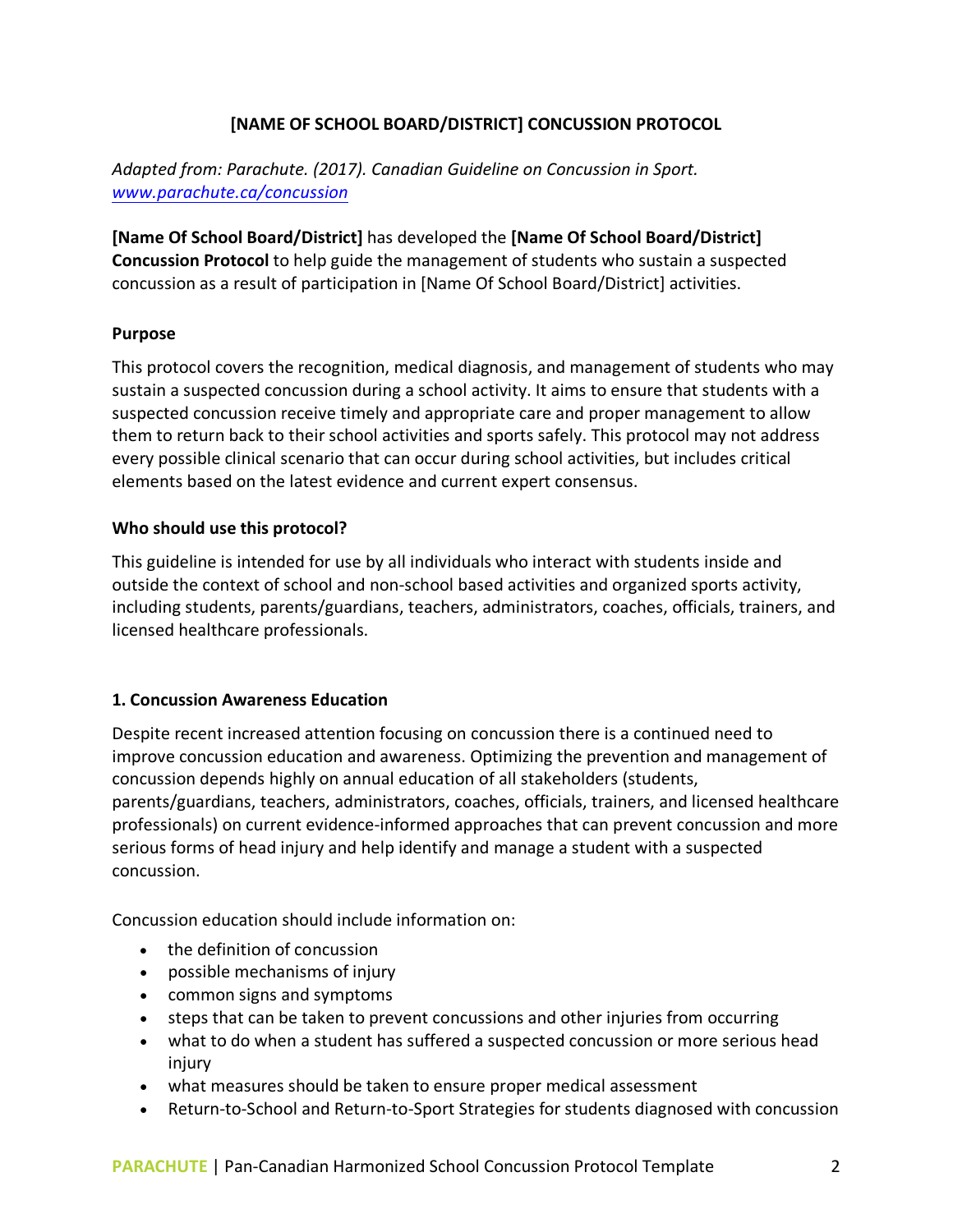• Return-to-Sport medical clearance requirements

All [Name Of School Board/District] students and their parents/guardians are encouraged to review the *Concussion Awareness Education Sheet* prior to the first day of school. In addition to reviewing information on concussion, it is also important that all stakeholders have a clear understanding of the [Name Of School Board/District] Concussion Protocol.

- ‣ **Who:** Students, parents/guardians, teachers, administrators, coaches, officials, trainers, and licensed healthcare professionals
- ‣ **How:** *Concussion Awareness Education Sheet*

## **2. Head Injury Recognition**

Although the formal diagnosis of concussion should be made following a medical assessment, all school and sport stakeholders including students, parents/guardians, teachers, administrators, coaches, officials, trainers, and licensed healthcare professionals are responsible for the recognition and reporting of students who may demonstrate visual signs of a head injury or who report concussion-related symptoms.

## **A concussion should be suspected:**

- in any student who sustains a significant impact to the head, face, neck, or body and demonstrates ANY of the visual signs of a suspected concussion or reports ANY symptoms of a suspected concussion as detailed in the *Concussion Recognition Tool 5*.
- if any student reports ANY concussion symptoms to one of their peers, parents/guardians, teachers, or coaches or if anyone witnesses a student exhibiting any of the visual signs of concussion.

In some cases, a student may demonstrate signs or symptoms of a more severe head or spine injury including convulsions, worsening headaches, vomiting or neck pain. If a student demonstrates any of the 'Red Flags' indicated by the *Concussion Recognition Tool 5*, a more severe head or spine injury should be suspected.

- ‣ **Who:** Students, parents/guardians, teachers, administrators, coaches, officials, trainers, and licensed healthcare professionals
- ‣ **How:** *Concussion Recognition Tool 5*

## **3. Initial Response**

Depending on the suspected severity of the injury, an initial assessment may be completed by emergency medical professionals or by an on-site licensed health professional where available.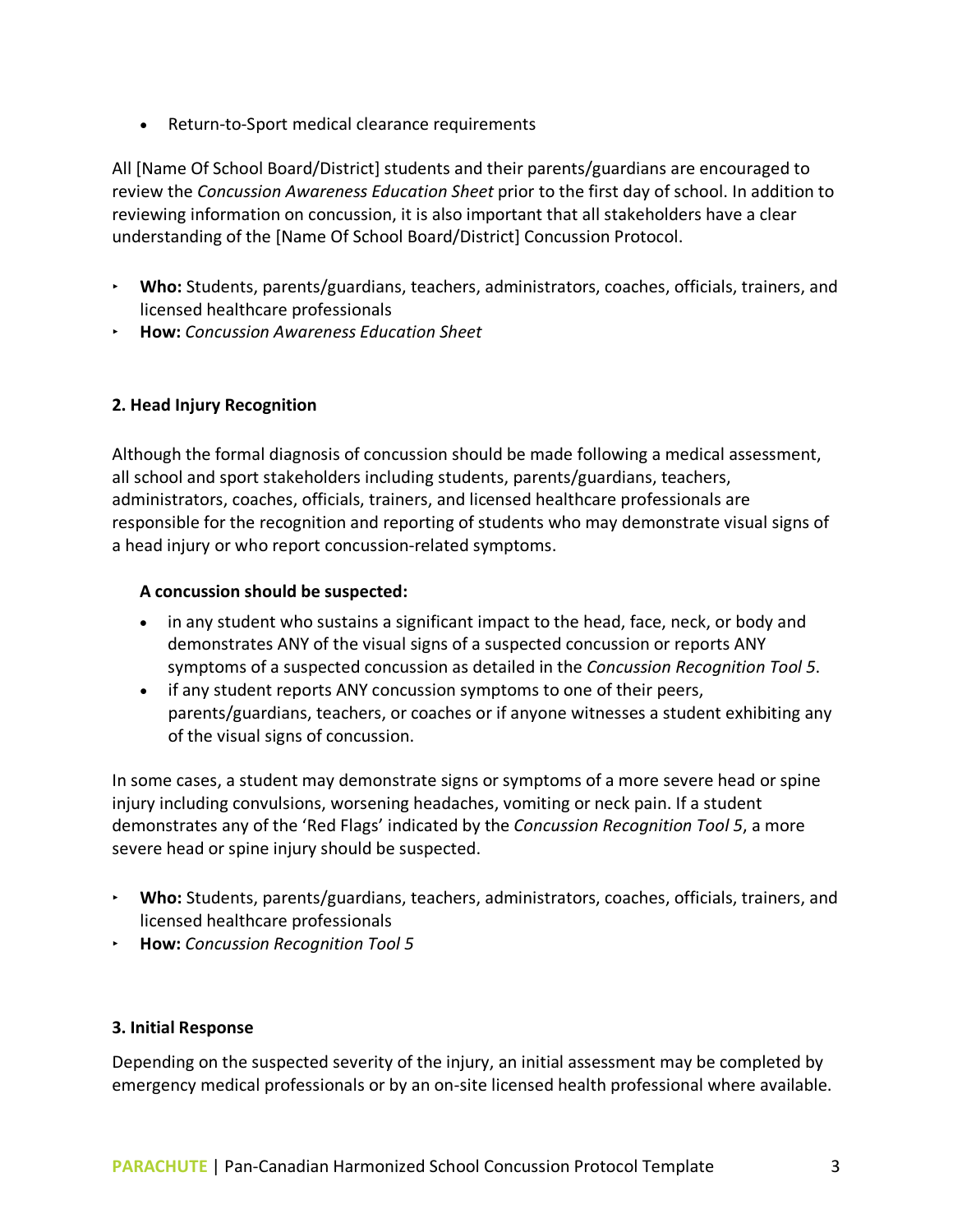## 3a. Emergency Response (Red Flag Procedure)

If a student is suspected of sustaining a more severe head or spine injury during a game, practice, or other school activity, an ambulance should be called immediately to transfer the student to the nearest emergency department for further medical assessment. Coaches, teachers, administrators, parents/guardians, officials, and trainers should not make any effort to remove equipment or move the student until an ambulance has arrived. The student must not be left alone until the ambulance arrives. The student's parents/guardians (or emergency contact) should be contacted immediately to inform them of the student's injury and that emergency medical services have been contacted.

# ‣ **How:** *Concussion Recognition Tool 5 (Step 1: Red Flags)*

## 3b. If No Red Flags Are Present

If a student is suspected of sustaining a concussion and there is no concern for a more serious head or spine injury, the student should be immediately removed from the field of play or setting in which the injury occurred.

If a licensed healthcare professional is present, the student should be taken to a quiet area and undergo sideline medical assessment using the Sport Concussion Assessment Tool 5 (SCAT5) or Child SCAT5. The SCAT5 and Child SCAT5 are clinical tools that should only be used by a licensed medical professional who has experience using these tools. It is important to note that the results of SCAT5 and Child SCAT5 testing can be normal in the setting of acute concussion. As such, these tools can be used by licensed healthcare professionals to document initial neurological status but should not be used to make sideline return-to-sport decisions.

Any student who is suspected of having sustained a concussion must not return to the activity (game, practice, physical education class, etc.) and must be referred to a medical doctor or nurse practitioner for medical assessment. The student must not be left alone until a parent/guardian arrives.

If a student is removed from an activity following a significant impact but there are NO visual signs of a concussion and the student reports NO concussion symptoms, the student can remain at school but should not participate in physical activity and should be monitored for delayed symptoms<sup>1</sup>. The student's parents/guardians should be informed of the incident and that the student should be monitored for emerging symptoms.

‣ **How:** *Concussion Recognition Tool 5; Child Sport Concussion Assessment Tool 5 (Child SCAT5); Sport Concussion Assessment Tool 5 (SCAT5)*

 $1$  In the province of Québec, the student must be monitored for 48 hours before they can return to physical activity. See the Government of Quebec's Concussion Management Protocol.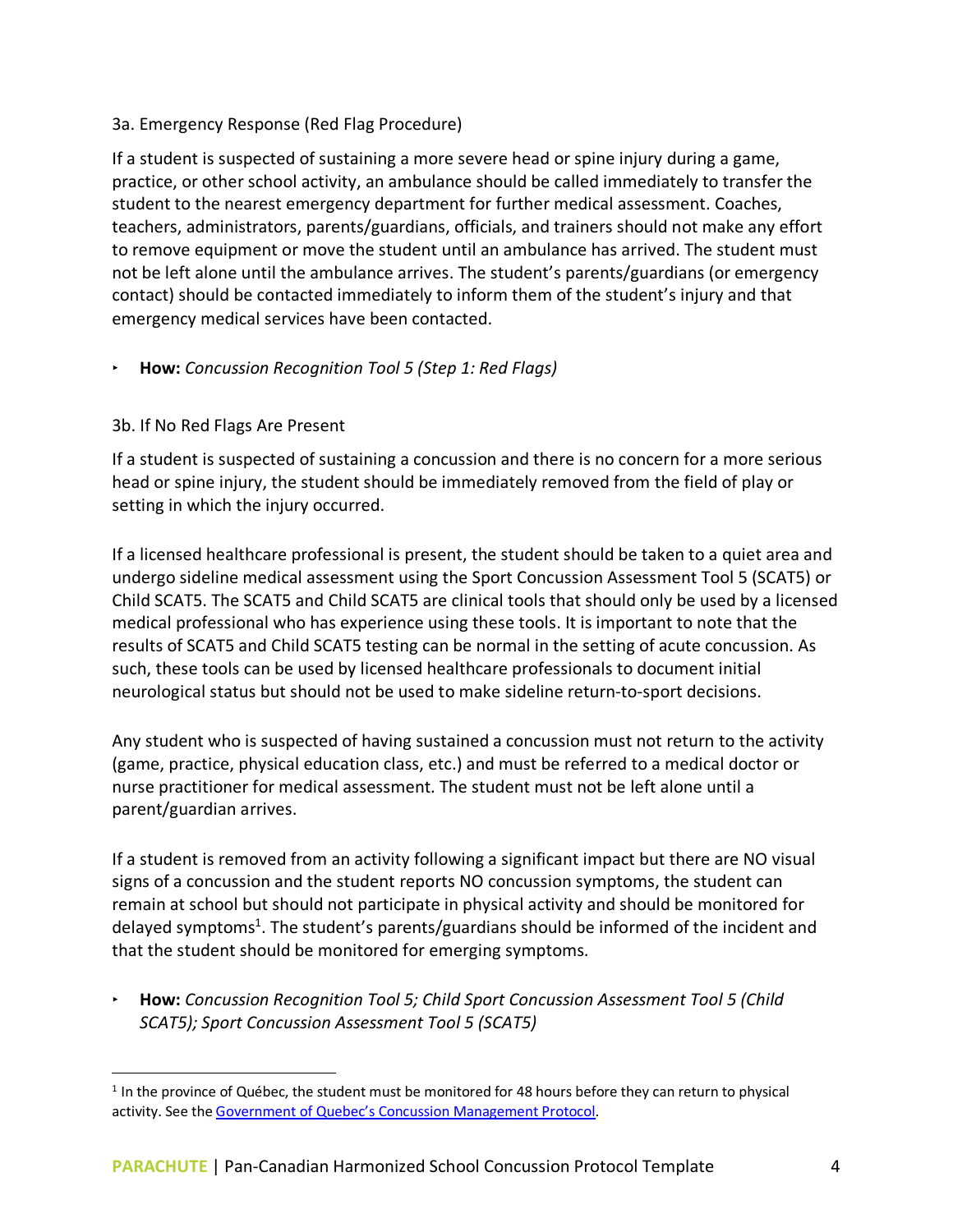#### **4. Medical Assessment**

In order to provide comprehensive evaluation of students with a suspected concussion, the medical assessment must:

- rule out more serious forms of traumatic brain and spine injuries,
- rule out medical and neurological conditions that can present with concussion-like symptoms, and
- make the diagnosis of concussion based on findings of the clinical history and physical examination and the evidence-based use of adjunctive tests as indicated (i.e., CT scan).<sup>2</sup>

In addition to nurse practitioners, medical doctors that are qualified to evaluate patients with a suspected concussion include pediatricians, family medicine, sports medicine, emergency department and rehabilitation (physiatrists) physicians as well as neurologists and neurosurgeons.

In geographic regions of [Name Of Province/Territory] with limited access to medical doctors (i.e., rural or northern communities), a licensed healthcare professional (i.e., nurse) with prearranged access to a medical doctor or nurse practitioner can facilitate this role.

The medical assessment is responsible for determining whether the student has been diagnosed with a concussion or not. Students with a diagnosed concussion should be provided with a Medical Assessment Letter indicating a concussion has been diagnosed. Students that are determined to have not sustained a concussion must be provided with a Medical Assessment Letter indicating a concussion has not been diagnosed and the student can return to school and sports activities without restriction.

Because the Medical Assessment Letter contains personal health information, it is the responsibility of the student or their parent/guardian to provide this documentation to the school.

- ‣ **Who:** Medical doctor, nurse practitioner, nurse
- ‣ **How:** Medical Assessment Letter

## **5. Concussion Management**

 $<sup>2</sup>$  Medical doctors and nurse practitioners are the only healthcare professionals in Canada with licensed training</sup> and expertise to meet these needs, therefore all students with a suspected concussion should undergo evaluation by one of these professionals.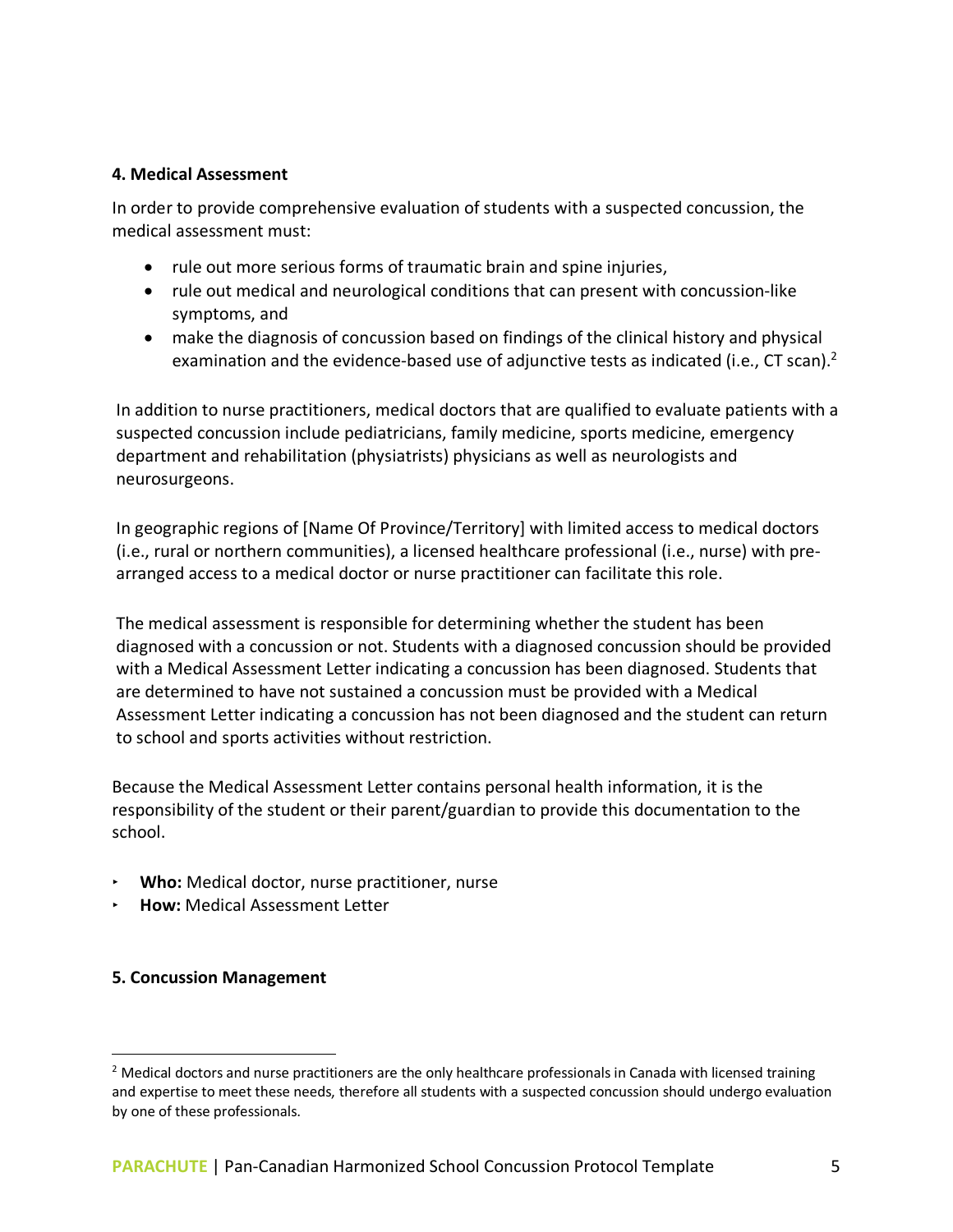When a student is diagnosed with a concussion, the student and their parents/guardians should be provided with education about the signs and symptoms of concussion, strategies about how to manage their symptoms, the risks of returning to sport without medical clearance and recommendations regarding a gradual return to school and physical activities.

Students diagnosed with a concussion are to be managed according to their Return-to-School and Return-to-Sport Strategy under the supervision of a medical doctor or nurse practitioner. When available, student-athletes should be encouraged to work with the team athletic therapist or physiotherapist to optimize progression through their Sport-Specific Return-to-Sport Strategy.

Once students have completed their Return-to-School and Return-to-Sport Strategies and are deemed to be clinically recovered from their concussion, the medical doctor or nurse practitioner can consider the athlete for a return to full sports activities.

## **Return-to-School Strategy**

The following is an outline of the Return-to-School Strategy that should be used to help students, parents/guardians, the school, and healthcare professionals to collaborate in allowing the student to make a gradual return to school activities. Each stage is a minimum of 24 hours. Depending on the severity and type of symptoms present, students will progress through the stages at different rates.

If the student experiences new symptoms or worsening symptoms at any stage, they should go back to the previous stage. An initial period of 24-48 hours of rest is recommended before starting the Return-to-School Strategy.

|           | <b>Stage</b>   | Aim                                                          | <b>Activity</b>                                                                                                                                | Goal of each step                                                           |
|-----------|----------------|--------------------------------------------------------------|------------------------------------------------------------------------------------------------------------------------------------------------|-----------------------------------------------------------------------------|
| At Home   | 1              | Daily activities that<br>do not give the<br>student symptoms | Typical activities during the day as<br>long as they do not increase<br>symptoms. Start at 5-15 minutes at a<br>time and gradually build up.   | Gradual return to typical<br>activities                                     |
|           | $\overline{2}$ | School activities                                            | Homework, reading or other cognitive<br>activities outside of the classroom.                                                                   | Increase tolerance to<br>cognitive work                                     |
| At School | 3              | Return to school<br>part-time                                | Gradual introduction of schoolwork.<br>May need to start with a partial<br>school day or with increased breaks<br>during the day.              | Increase academic activities                                                |
|           | 4              | Return to school<br>full-time                                | Gradually progress, reduce<br>modifications or adaptations until the<br>student can handle a full day with no<br>modifications or adaptations. | Return to full academic<br>activities and catch up on<br>missed school work |

Adapted from: McCrory et al. (2017). Consensus statement on concussion in sport – the 5<sup>th</sup> international conference on concussion in sport held in Berlin, October 2016. *British Journal of Sports Medicine, 51*(11), 838-847.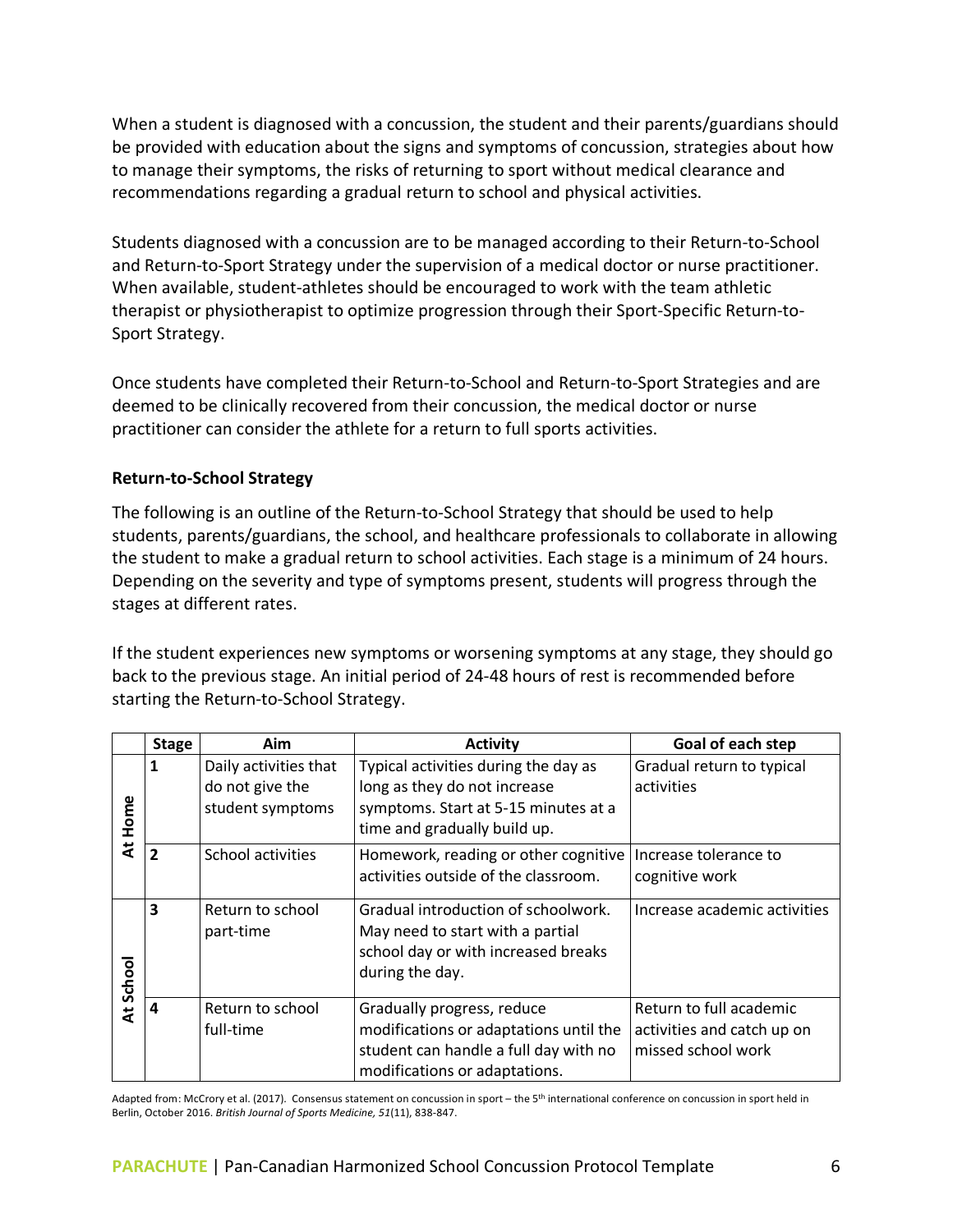## **Return-to-Sport Strategy**

The following is an outline of the Return-to-Sport Strategy that should be used to help students, parents/guardians, the school, and healthcare professionals to collaborate in allowing the student to make a gradual return to school activities to partner in allowing the student to make a gradual return to sport and physical activities. Each stage is a minimum of 24 hours. Depending on the severity and type of symptoms present, students will progress through the following stages at different rates.

If the student experiences new symptoms or worsening symptoms at any stage, they should go back to the previous stage. It is important that students return to full-time school activities before progressing to stage 5 and 6 of the Return-to- Sport Strategy. It is also important that all students provide the school with a Medical Clearance Letter prior to returning to full sports activities.

| <b>Stage</b>            | Aim              | <b>Activity</b>                              | Goal of each step           |
|-------------------------|------------------|----------------------------------------------|-----------------------------|
| 1                       | Symptom-limiting | Daily activities that do not provoke         | Gradual reintroduction      |
|                         | activity         | symptoms.                                    | of work/school activities   |
| $\overline{\mathbf{z}}$ | Light aerobic    | Walking or stationary                        | Increase heart rate         |
|                         | activity         | cycling at slow to medium pace. No           |                             |
|                         |                  | resistance or weight training. No physical   |                             |
|                         |                  | activities with others or using equipment.   |                             |
| 3                       | Sport-specific   | Simple individual drills (e.g.,              | Add movement                |
|                         | exercise, simple | running/throwing drills, shooting drills) in |                             |
|                         | locomotor        | predictable and controlled environments      |                             |
|                         | activities       | with no risk of re-injury. No resistance or  |                             |
|                         |                  | weight training.                             |                             |
| 4                       | Non-contact      | Progressively increase physical activities.  | Exercise, coordination      |
|                         | training         | More complex training drills (e.g., passing  | and increased thinking      |
|                         | drills           | drills). May start progressive resistance    |                             |
|                         |                  | training.                                    |                             |
| 5                       | Full contact     | Following return to full-time school and     | Restore confidence and      |
|                         | practice         | medical clearance.                           | assess functional skills by |
|                         |                  |                                              | supervising staff           |
| 6                       | Return to sport  | Full participation in sports and physical    |                             |
|                         |                  | activity with no restrictions.               |                             |

An initial period of 24-48 hours of rest is recommended before starting the Return-to-Sport Strategy.

Adapted from: McCrory et al. (2017). Consensus statement on concussion in sport – the 5<sup>th</sup> international conference on concussion in sport held in Berlin, October 2016. *British Journal of Sports Medicine, 51*(11), 838-847.

- ‣ **Who:** Students, parents/guardians, the school, and healthcare professionals
- ‣ **How:** Return-to-School Strategy, Return-to Sport Strategy, Medical Clearance Letter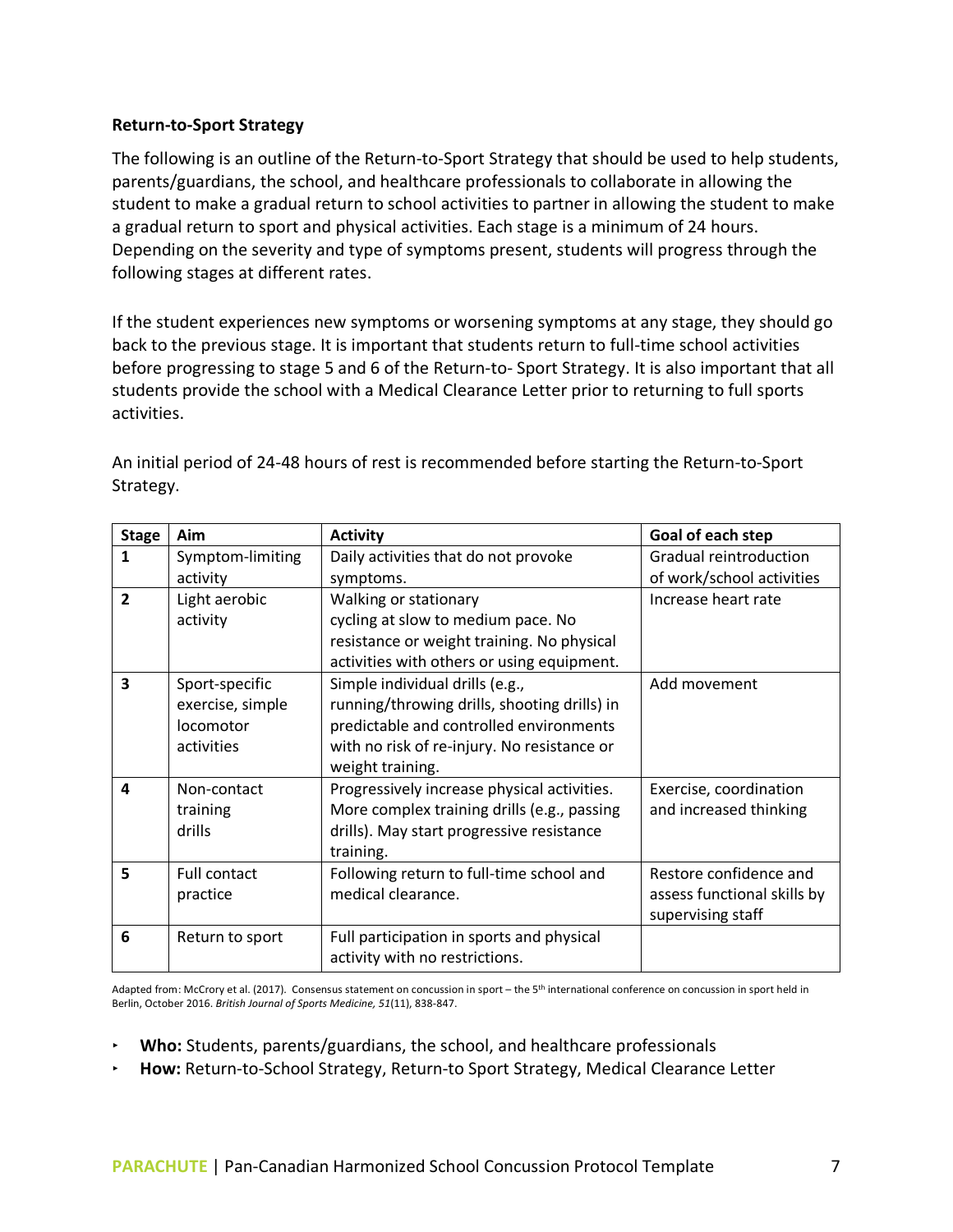## **6. Multidisciplinary Concussion Care**

Most students who sustain a concussion will make a complete recovery and be able to return to full school and physical activities within one to four weeks of injury. However, approximately 15 to 30% of individuals will experience symptoms that persist beyond this time frame.

Students who experience persistent post-concussion symptoms (>4 weeks) may benefit from their doctor making a referral to a medically-supervised multidisciplinary concussion clinic that has access to professionals with licensed training in traumatic brain injury that may include experts in neurosurgery, sport medicine, neuropsychology, physiotherapy, and occupational therapy.

Referral to a multidisciplinary clinic for assessment should be made on an individualized basis at the discretion of the student's medical doctor or nurse practitioner.

‣ **Who:** Multidisciplinary medical team, medical doctor with clinical training and experience in concussion (e.g. a sports medicine physician, neurologist, or rehabilitation medicine physician), licensed healthcare professionals

## **7. Medical Clearance for Return to Sport**

Students who have been diagnosed with a concussion and have successfully completed their Return-to-School and Return-to-Sport Strategies can be considered for return to full sports and physical activities. The final decision to medically clear a student to return to unrestricted activities should be based on the clinical judgment of the medical doctor or nurse practitioner taking into account the student's past medical history, clinical history, physical examination findings and the results of other tests and clinical consultations where indicated (i.e neuropsychological testing, diagnostic imaging).

Prior to returning to full contact practice and games/competition, the student or parent/guardian must provide the school with a Medical Clearance Letter specifying that a medical doctor or nurse practitioner has personally evaluated the student and has cleared them for return to sports.

Students who have been provided with a Medical Clearance Letter may return to full sport and physical activities as tolerated. If the student experiences any new concussion-like symptoms while returning to play, they should be instructed to stop playing immediately, notify their parents/guardians, teachers, administrators, or coaches, and undergo follow-up medical assessment.

In the event that the student sustains a new suspected concussion, the [Name Of School Board/District] Concussion Protocol should be followed as outlined here.